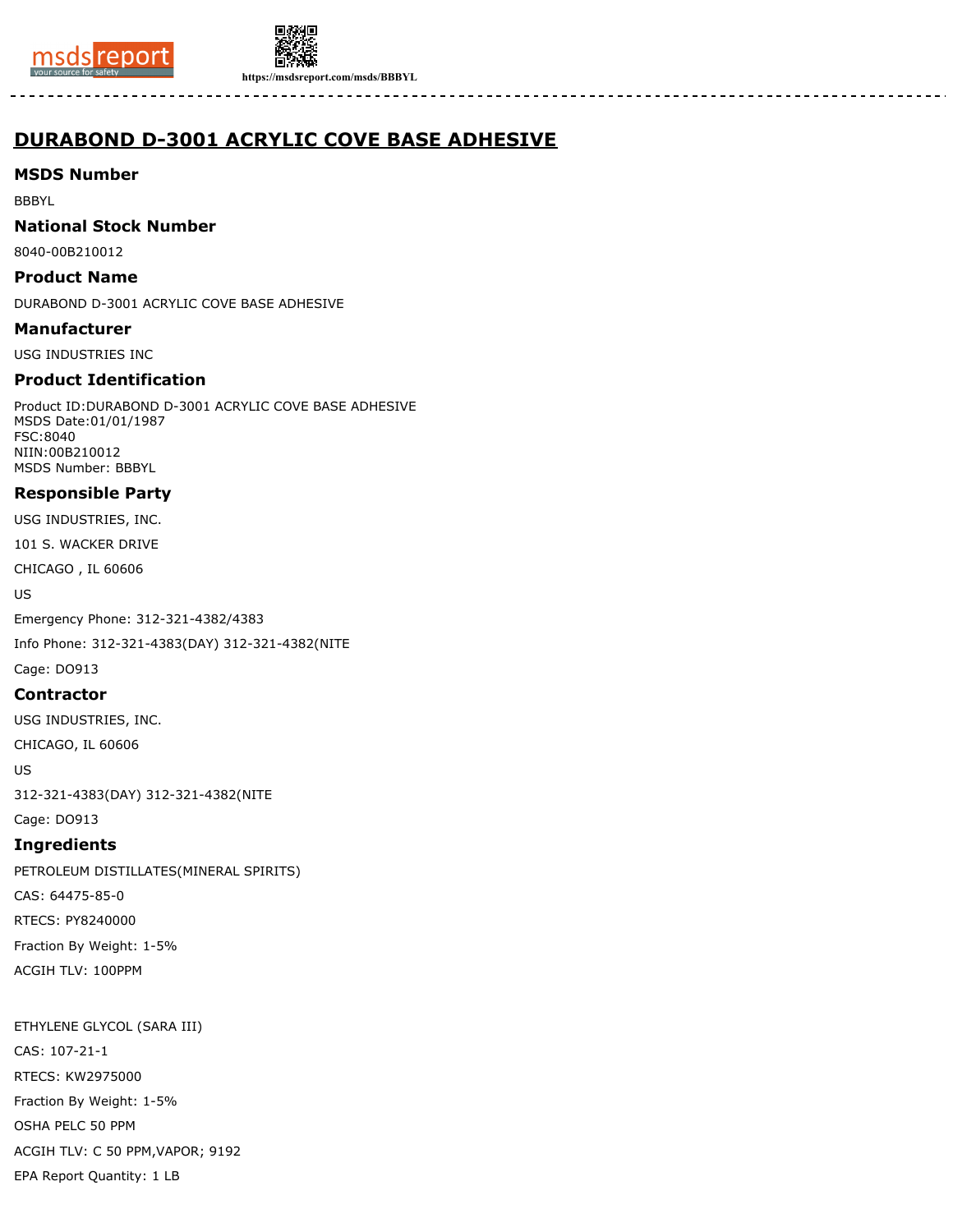



**https://msdsreport.com/msds/BBBYL**

DOT Report Quantity: 1 LB

BUTYL BENZYL PHTHALATE (SARA III)

CAS: 85-68-7

RTECS: TH9990000

Fraction By Weight: 1-5%

EPA Report Quantity: 100 LBS

DOT Report Quantity: 100 LBS

ZIRAM

CAS: 137-30-4

Fraction By Weight: 0.1-0.5%

#### **Hazards**

Routes of Entry: Inhalation:YES Skin:YES Ingestion:YES Health Hazards Acute and Chronic:ACUTE-IRRITATING TO EYES.POSSIBLE SKIN IRRITATION FROM PROLONGED CONTACT DUE TO DEFATTING ACTION.CHRONIC-CHRONIC FEEDING OF BUTYL BENZYL PHTHALATE MAY OR MAY NOT CAUSE CANCER IN LAB ANIMALS(NEG. IN MI CE,INDEFINITE IN RATS).CHRONIC FEEDING OF Z:RAM MAY OR MAY NOT CAUSE CANCER IN LAB ANIMALS(INDEFINITE ACCORDING TO IARC)

### **First Aid**

First Aid:EYES-FLUSH EYES WITH WATER FOR 15 MIN. IF IRRITATION PERSISTS,SEE PHYSICIAN. SKIN-WASH WITH SOAP AND WATER. INGESTION-DO NOT INDUCE VOMITING. CALL A PHYSICIAN.

### **Fire Fighting**

Flash Point Method:PMCC Flash Point:193F Extinguishing Media:WILL NOT SUPPORT COMBUSTION. WILL NOT PROPAGATE FLAME. Fire Fighting Procedures:NONE Unusual Fire/Explosion Hazard:NONE

### **Accidental Release**

Spill Release Procedures:SCRAPE UP AND PLACE CONTENTS IN WASTE CONTAINERS. WASH AREA WITH SOAP AND WATER BEFORE ADHESIVE DRIES.

### **Exposure Controls**

Respiratory Protection:NONE NORMALLY REQUIRED. USE NIOSH-APPROVED RESPIRATOR FOR ORGANIC VAPOR IF TLV IS EXCEEDED. Ventilation:LOCAL EXHAUST IF ABOVE TLV Eye Protection:SAFETY GLASSES RECOMMENDED Supplemental Safety and Health

### **Chemical Properties**

Boiling Pt:B.P. Text:212F Spec Gravity:1.32 Appearance and Odor:OFF-WHITE HEAVY PASTE WITH SWEET ODOR

# **Stability**

Stability Indicator/Materials to Avoid:YES

# **Disposal**

Waste Disposal Methods:IN ACCORDANCE WITH LOCAL,STATE AND FEDERAL REGULATIONS.

Disclaimer (provided with this information by the compiling agencies):